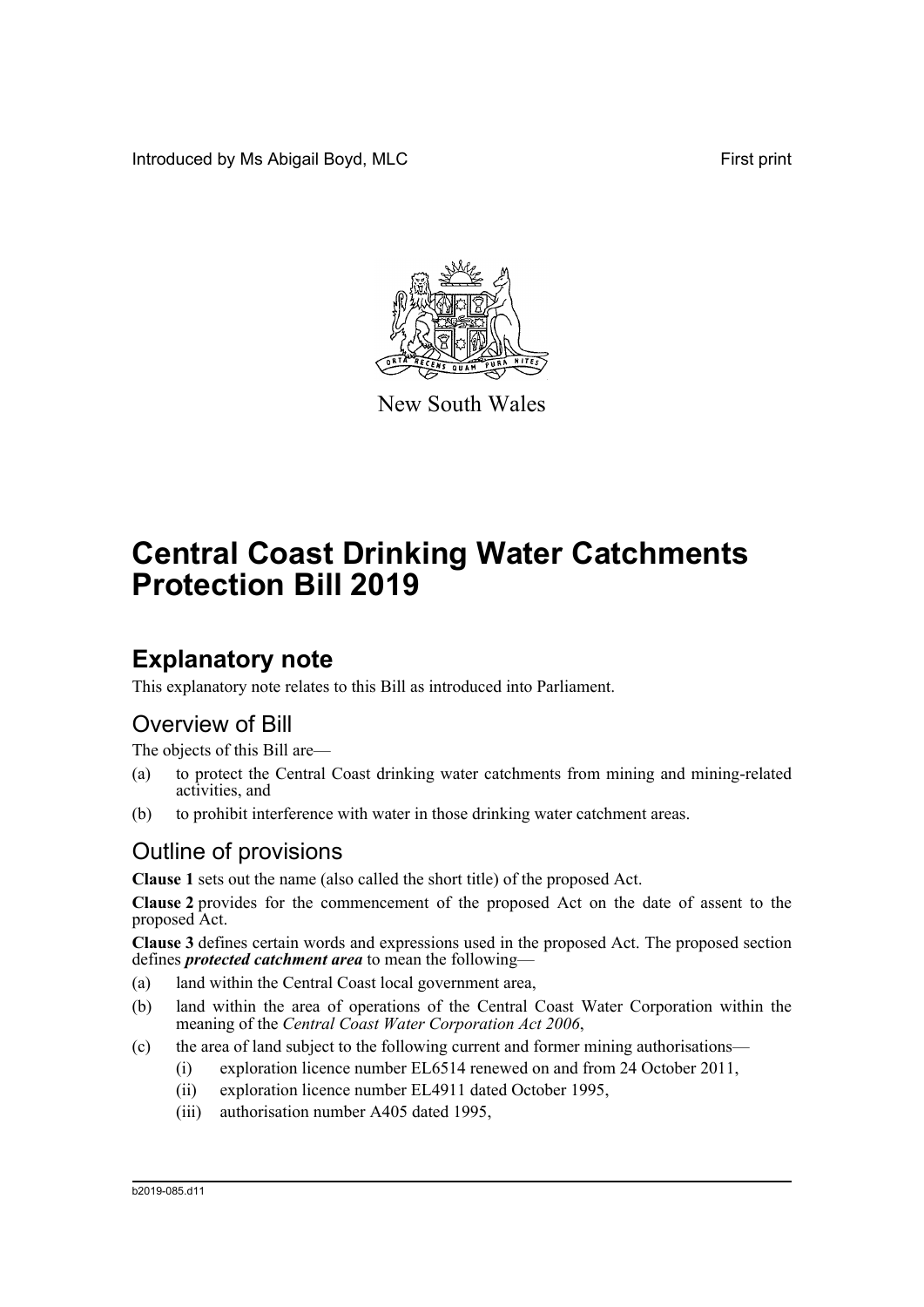- (d) the areas declared by the regulations to be the following—
	- (i) the Mangrove Creek Dam catchment area,
	- (ii) the Mangrove Creek Weir catchment area,
	- (iii) the Mardi Dam catchment area,
	- (iv) the Mooney Mooney Dam catchment area,
	- (v) the Ourimbah Creek catchment area,
	- (vi) the Porters Creek catchment area,
	- (vii) the Wyong River catchment area.

**Clause 4** provides for the regulations to declare land where surface water drains to any of those dams to be within those catchment areas. The areas declared by the regulations must not be reduced in size, or the regulations repealed, unless authorised by an Act of Parliament. The clause also provides for the keeping of an inventory of land in protected catchment areas and for the resolution of disputes as to whether or not any particular land is land within a protected catchment area.

**Clause 5** cancels any mining authorisation granted in relation to land in a protected catchment, prohibits the grant or renewal of any such mining authorisation and prohibits the making of any changes to the conditions to which such a mining authorisation is subject.

**Clause 6** cancels any petroleum title granted in relation to land in a protected catchment area, prohibits the grant or renewal of any such petroleum title and prohibits the making of any changes to the conditions to which such a petroleum title is subject.

**Clause 7** provides that a planning approval is not to be given under the *Environmental Planning and Assessment Act 1979* in relation to development for the purposes of prospecting and mining activities on land in a protected catchment area.

**Clause 8** makes it an offence to take or use water, construct or use a water supply work, drainage work or flood work or carry out an activity that interferes with an aquifer on land in a protected catchment area. The proposed offences carry a maximum penalty of 45,500 penalty units in the case of a corporation and imprisonment for 2 years or 10,000 penalty units, or both, in the case of an individual (which is consistent with similar offences in the *Water Management Act 2000*). The offences do not operate if the land concerned is within a part of the State or a water source to which Part 2 or 3 of Chapter 3 of that Act applies.

**Clause 9** deals with proceedings for an offence under the proposed Act.

**Clause 10** enables the Governor to make regulations for the purposes of the proposed Act.

### **Schedule 1 Savings, transitional and other provisions**

**Schedule 1** contains savings, transitional and other provisions consequent on the enactment of the proposed Act.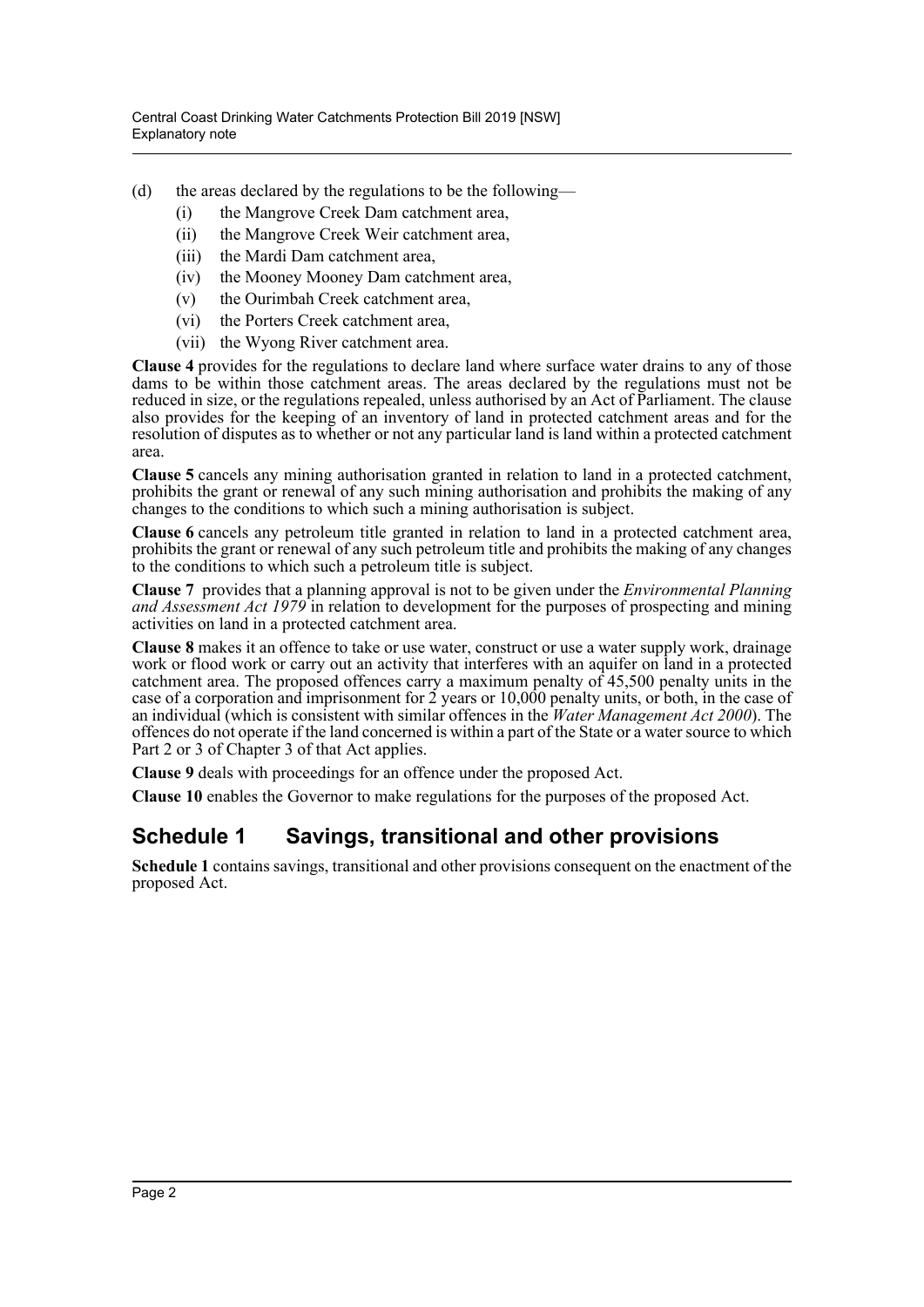Introduced by Ms Abigail Boyd, MLC **First print** 



New South Wales

# **Central Coast Drinking Water Catchments Protection Bill 2019**

## **Contents**

|            |    |                                                                                                         | Page |
|------------|----|---------------------------------------------------------------------------------------------------------|------|
|            |    | Name of Act                                                                                             | 2    |
|            | 2  | Commencement                                                                                            | 2    |
|            | 3  | Definitions                                                                                             | 2    |
|            | 4  | Protected catchment areas                                                                               | 4    |
|            | 5  | Cancellation and prohibition of grant of mining authorisations relating to<br>protected catchment areas | 4    |
|            | 6  | Cancellation and prohibition of grant of petroleum titles relating to<br>protected catchment areas      | 5    |
|            |    | Restrictions on planning approvals                                                                      | 5    |
|            | 8  | Interference with water                                                                                 | 5    |
|            | 9  | Nature of proceedings for offences                                                                      | 6    |
|            | 10 | Regulations                                                                                             |      |
| Schedule 1 |    | Savings, transitional and other provisions                                                              | 8    |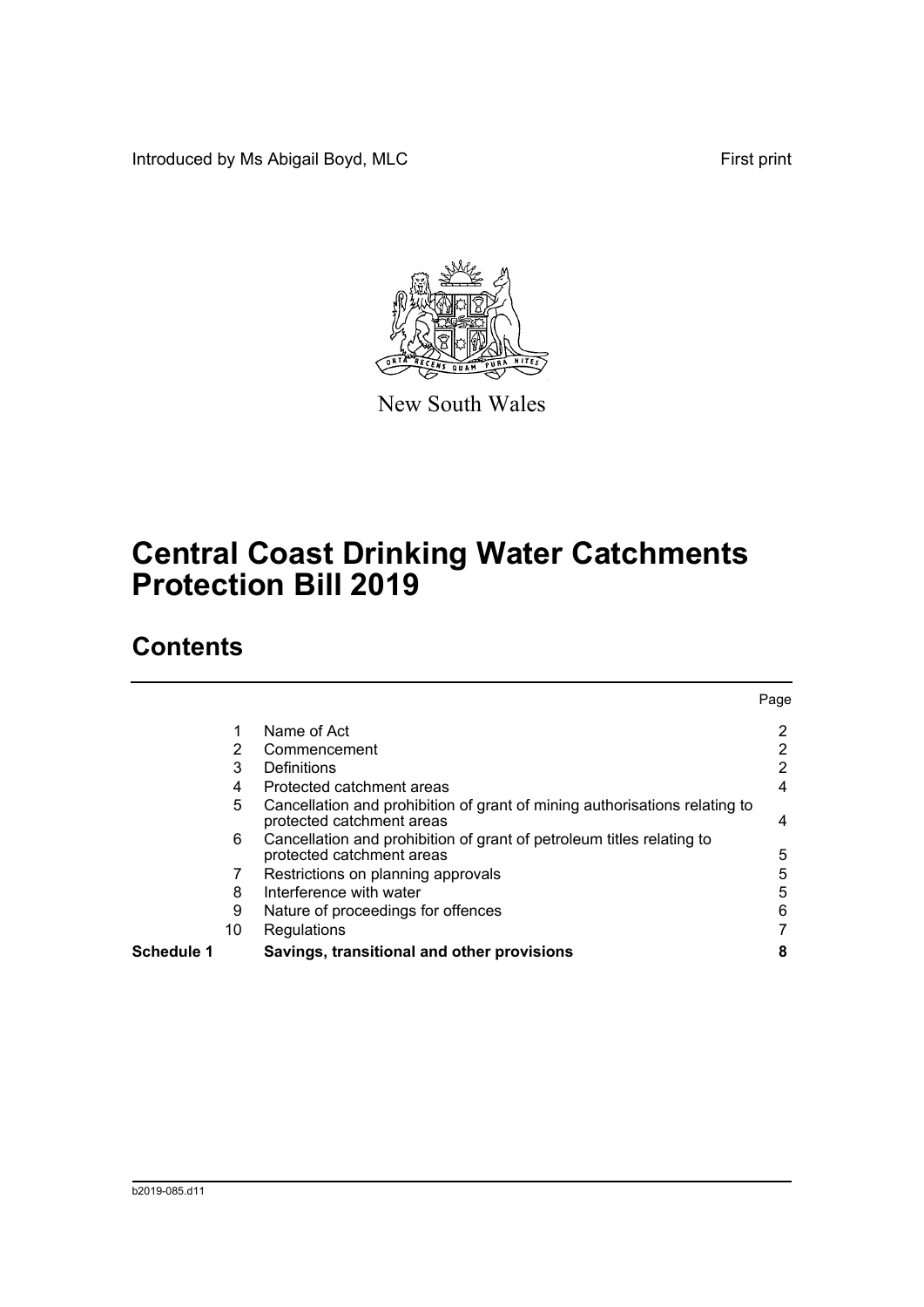

New South Wales

# **Central Coast Drinking Water Catchments Protection Bill 2019**

No , 2019

#### **A Bill for**

An Act to cancel certain authorisations and titles that permit exploration for and mining of minerals and petroleum (including coal seam gas) in the Central Coast's drinking water catchment areas; to prohibit the grant, renewal or modification of those kinds of authorisations and titles; to prohibit certain interference with water in those drinking water catchment areas; and for related purposes.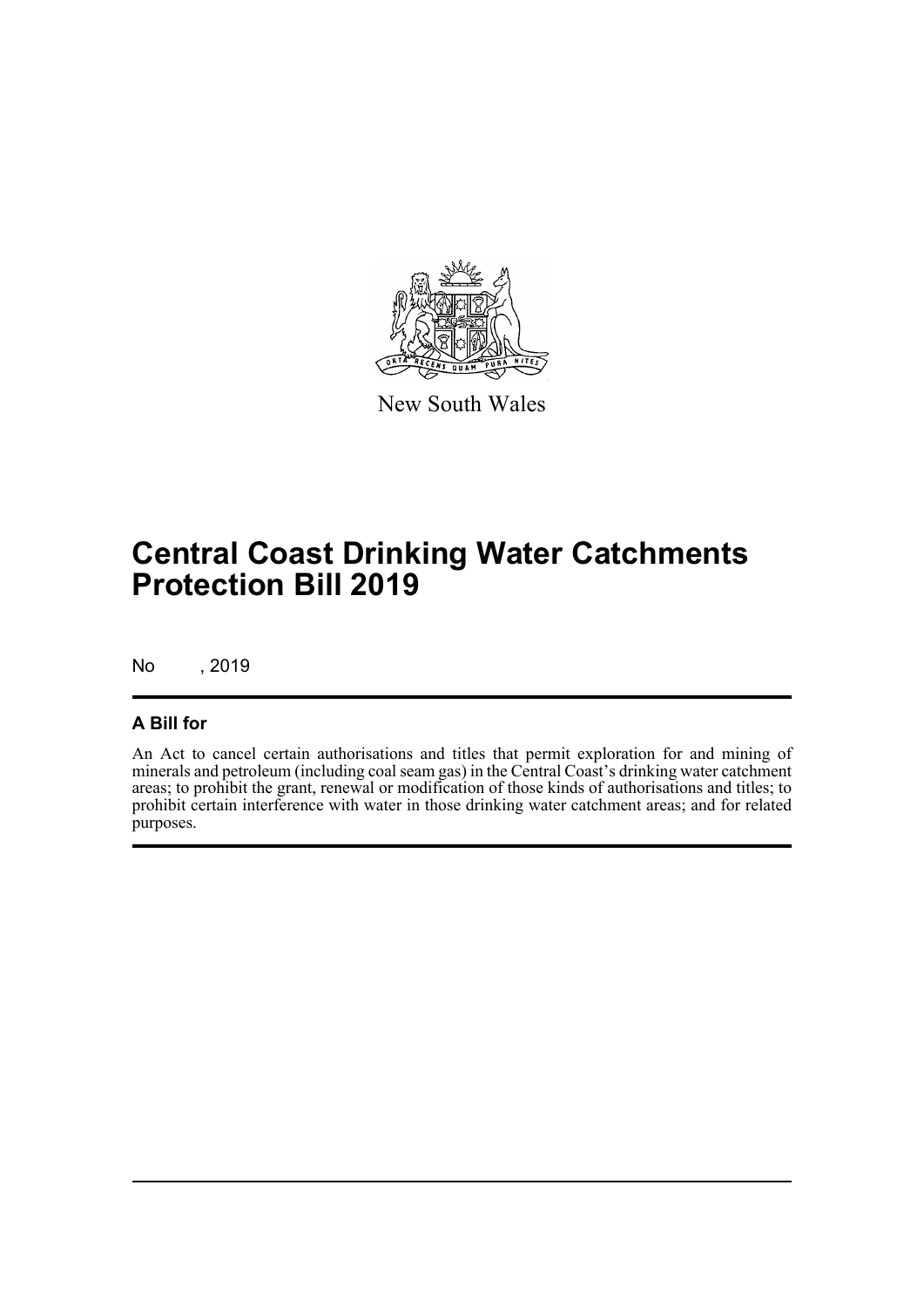Central Coast Drinking Water Catchments Protection Bill 2019 [NSW]

<span id="page-4-2"></span><span id="page-4-1"></span><span id="page-4-0"></span>

|              |     |                    | The Legislature of New South Wales enacts-                                                                                                                                                                                                                                                                        | 1                    |
|--------------|-----|--------------------|-------------------------------------------------------------------------------------------------------------------------------------------------------------------------------------------------------------------------------------------------------------------------------------------------------------------|----------------------|
| 1            |     | <b>Name of Act</b> |                                                                                                                                                                                                                                                                                                                   | $\boldsymbol{2}$     |
|              |     |                    | This Act is the Central Coast Drinking Water Catchments Protection Act 2019.                                                                                                                                                                                                                                      | 3                    |
| $\mathbf{2}$ |     |                    | <b>Commencement</b>                                                                                                                                                                                                                                                                                               | 4                    |
|              |     |                    | This Act commences on the date of assent to this Act.                                                                                                                                                                                                                                                             | 5                    |
| 3            |     | <b>Definitions</b> |                                                                                                                                                                                                                                                                                                                   | 6                    |
|              | (1) |                    | In this Act-                                                                                                                                                                                                                                                                                                      | $\overline{7}$       |
|              |     |                    | mine means to extract material from land for the purpose of recovering minerals or<br>petroleum from the material so extracted or to rehabilitate land (other than a derelict<br>mine site) from which material has been extracted.                                                                               | 8<br>9<br>10         |
|              |     |                    | <i>mineral</i> has the same meaning as in the <i>Mining Act 1992</i> .                                                                                                                                                                                                                                            | 11                   |
|              |     |                    | Note. The term mineral is defined in the Mining Act 1992 as any substance prescribed by the<br>regulations under that Act as a mineral for the purposes of the definition, and includes coal and<br>oil shale, but does not include petroleum.                                                                    | 12<br>13<br>14       |
|              |     |                    | <i>mining authorisation</i> means any of the following—                                                                                                                                                                                                                                                           | 15                   |
|              |     | (a)                | an exploration licence under the <i>Mining Act 1992</i> granting the holder the right<br>to prospect for minerals on the land specified in the licence,                                                                                                                                                           | 16<br>17             |
|              |     | (b)                | an assessment lease under that Act granting the holder the right to prospect for<br>minerals on the land specified in the lease,                                                                                                                                                                                  | 18<br>19             |
|              |     | (c)                | a mining lease under that Act granting the holder the right to prospect on and<br>mine the land specified in the lease, carry out primary treatment operations<br>necessary to separate the mineral or minerals from the material from which<br>they are recovered and carry out any mining purpose on that land, | 20<br>21<br>22<br>23 |
|              |     | (d)                | a mineral claim under that Act granting the holder the right to prospect for<br>minerals specified in the claim.                                                                                                                                                                                                  | 24<br>25             |
|              |     |                    | <i>petroleum</i> means any of the following—                                                                                                                                                                                                                                                                      | 26                   |
|              |     | (a)                | any naturally occurring hydrocarbon, whether in a gaseous, liquid or solid<br>state,                                                                                                                                                                                                                              | 27<br>28             |
|              |     | (b)                | any naturally occurring mixture of hydrocarbons, whether in a gaseous, liquid<br>or solid state,                                                                                                                                                                                                                  | 29<br>30             |
|              |     | (c)                | any naturally occurring mixture of one or more hydrocarbons, whether in a<br>gaseous, liquid or solid state, and one or more of the following—                                                                                                                                                                    | 31<br>32             |
|              |     |                    | (i) hydrogen sulphide,                                                                                                                                                                                                                                                                                            | 33                   |
|              |     |                    | (ii)<br>nitrogen,<br>helium,                                                                                                                                                                                                                                                                                      | 34                   |
|              |     |                    | (iii)<br>carbon dioxide,<br>(iv)                                                                                                                                                                                                                                                                                  | 35<br>36             |
|              |     |                    | (v)<br>water,                                                                                                                                                                                                                                                                                                     | 37                   |
|              |     | (d)                | any substance referred to in paragraph $(a)$ , $(b)$ or $(c)$ that has been returned to<br>a natural reservoir,                                                                                                                                                                                                   | 38<br>39             |
|              |     |                    | but does not include coal, oil shale or any other mineral.                                                                                                                                                                                                                                                        | 40                   |
|              |     |                    | <i>petroleum mining operations</i> means operations carried out in the course of mining<br>for petroleum.                                                                                                                                                                                                         | 41<br>42             |
|              |     |                    | <i>petroleum prospecting operations</i> means operations carried out in the course of<br>prospecting for petroleum.                                                                                                                                                                                               | 43<br>44             |
|              |     |                    | petroleum title means any of the following-                                                                                                                                                                                                                                                                       | 45                   |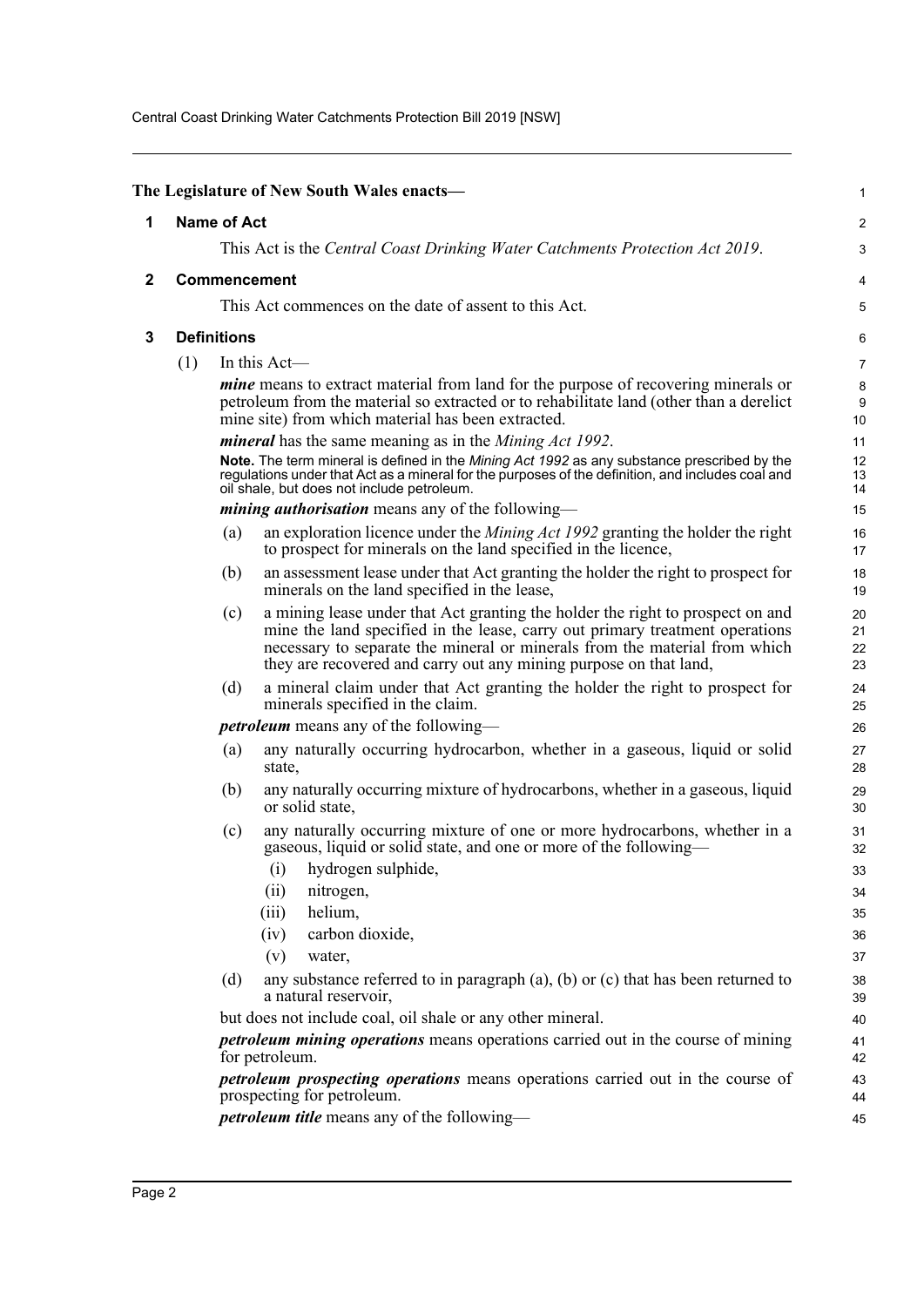| (a) | an exploration licence under the <i>Petroleum (Onshore) Act 1991</i> granting the                                                                                                                                                                                                     | $\mathbf{1}$            |
|-----|---------------------------------------------------------------------------------------------------------------------------------------------------------------------------------------------------------------------------------------------------------------------------------------|-------------------------|
|     | holder the exclusive right to prospect for petroleum on the land comprised in<br>the licence,                                                                                                                                                                                         | $\overline{2}$<br>3     |
| (b) | an assessment lease under that Act granting the holder the exclusive right to                                                                                                                                                                                                         | $\overline{\mathbf{4}}$ |
|     | prospect for petroleum and to assess any petroleum deposit on the land<br>comprised in the lease,                                                                                                                                                                                     | $\mathbf 5$<br>6        |
| (c) | a production lease under that Act granting the holder the exclusive right to<br>conduct petroleum mining operations in and on the land included in the lease,                                                                                                                         | $\overline{7}$<br>8     |
| (d) | a special prospecting authority under that Act granting the holder the exclusive<br>right to conduct speculative geological, geophysical or geochemical surveys<br>or scientific investigations in relation to petroleum on and in respect of the<br>land comprised in the authority. | 9<br>10<br>11<br>12     |
|     | <i>planning approval</i> means any of the following—                                                                                                                                                                                                                                  | 13                      |
| (a) | development consent under Part 4 of the <i>Environmental Planning and</i><br>Assessment Act 1979 (including consent for State significant development),                                                                                                                               | 14<br>15                |
| (b) | the modification of any such development consent,                                                                                                                                                                                                                                     | 16                      |
| (c) | the modification of an approval given under Part 3A of that Act (as continued<br>in force) to carry out a project,                                                                                                                                                                    | 17<br>18                |
| (d) | an approval within the meaning of Division 5.1 of that Act,                                                                                                                                                                                                                           | 19                      |
| (e) | an approval of State significant infrastructure within the meaning of Division<br>5.2 of that Act,                                                                                                                                                                                    | 20<br>21                |
| (f) | the modification of an approval referred to in paragraph $(d)$ or $(e)$ .                                                                                                                                                                                                             | 22                      |
|     | <i>prospecting for minerals</i> means carrying out works on, or removing samples from,<br>land for the purpose of testing the mineral bearing qualities of the land.                                                                                                                  | 23<br>24                |
|     | <i>prospecting for petroleum</i> means carrying out works on, or removing samples from,<br>land for the purpose of testing the quality and quantity of petroleum in the land and<br>the potential to recover petroleum from the land.                                                 | 25<br>26<br>27          |
|     | <i>protected catchment area</i> means any of the following—                                                                                                                                                                                                                           | 28                      |
| (a) | land within the Central Coast local government area,                                                                                                                                                                                                                                  | 29                      |
| (b) | land within the area of operations of the Central Coast Water Corporation<br>within the meaning of the Central Coast Water Corporation Act 2006,                                                                                                                                      | 30<br>31                |
| (c) | the area of land subject to the following current and former mining<br>authorisations-                                                                                                                                                                                                | 32<br>33                |
|     | (i)<br>exploration licence number EL6514 renewed on and from 24 October<br>2011.                                                                                                                                                                                                      | 34<br>35                |
|     | exploration licence number EL4911 dated October 1995,<br>(ii)                                                                                                                                                                                                                         | 36                      |
|     | (iii)<br>authorisation number A405 dated 1995,                                                                                                                                                                                                                                        | 37                      |
| (d) | the areas declared by the regulations to be the following—                                                                                                                                                                                                                            | 38                      |
|     | the Mangrove Creek Dam catchment area,<br>(i)                                                                                                                                                                                                                                         | 39                      |
|     | the Mangrove Creek Weir catchment area,<br>(ii)                                                                                                                                                                                                                                       | 40                      |
|     | the Mardi Dam catchment area,<br>(iii)                                                                                                                                                                                                                                                | 41                      |
|     | the Mooney Mooney Dam catchment area,<br>(iv)                                                                                                                                                                                                                                         | 42                      |
|     | the Ourimbah Creek catchment area,<br>(v)                                                                                                                                                                                                                                             | 43                      |
|     | the Porters Creek catchment area,<br>(vi)                                                                                                                                                                                                                                             | 44                      |
|     | the Wyong River catchment area.<br>(vii)                                                                                                                                                                                                                                              | 45                      |
|     | Note. The Interpretation Act 1987 contains definitions and other provisions that affect the<br>interpretation and application of this Act.                                                                                                                                            | 46<br>47                |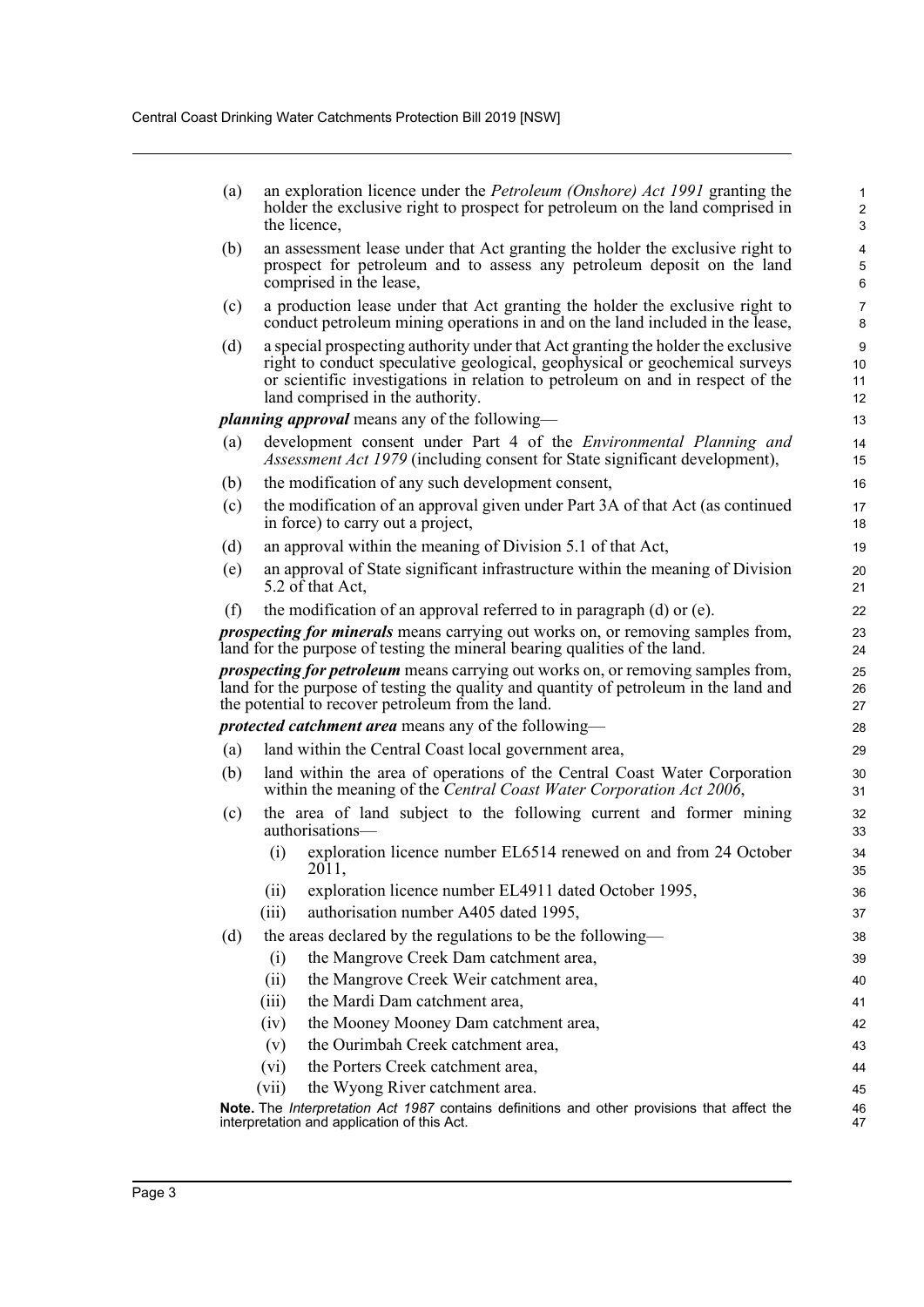<span id="page-6-1"></span><span id="page-6-0"></span>

|                 | (2) |                                                                                                                                    | Notes included in this Act do not form part of this Act.                                                                                                                                                                                                                                          | 1                    |
|-----------------|-----|------------------------------------------------------------------------------------------------------------------------------------|---------------------------------------------------------------------------------------------------------------------------------------------------------------------------------------------------------------------------------------------------------------------------------------------------|----------------------|
| 4               |     |                                                                                                                                    | <b>Protected catchment areas</b>                                                                                                                                                                                                                                                                  | $\overline{2}$       |
|                 | (1) |                                                                                                                                    | The Minister must, within 3 months after the date of assent to this Act, recommend                                                                                                                                                                                                                | 3                    |
|                 |     |                                                                                                                                    | to the Governor the making of regulations declaring areas to be the following—<br>the Mangrove Creek Dam catchment area,                                                                                                                                                                          | 4                    |
|                 |     | (a)<br>(b)                                                                                                                         | the Mangrove Creek Weir catchment area,                                                                                                                                                                                                                                                           | 5<br>6               |
|                 |     | (c)                                                                                                                                | the Mardi Dam catchment area,                                                                                                                                                                                                                                                                     | 7                    |
|                 |     | (d)                                                                                                                                | the Mooney Mooney Dam catchment area,                                                                                                                                                                                                                                                             | 8                    |
|                 |     | (e)                                                                                                                                | the Ourimbah Creek catchment area,                                                                                                                                                                                                                                                                | 9                    |
|                 |     | (f)                                                                                                                                | the Porters Creek catchment area,                                                                                                                                                                                                                                                                 | 10                   |
|                 |     | (g)                                                                                                                                | the Wyong River catchment area.                                                                                                                                                                                                                                                                   | 11                   |
|                 | (2) | area—                                                                                                                              | Without limiting the land that can be declared to be within a protected catchment                                                                                                                                                                                                                 | 12<br>13             |
|                 |     | (a)                                                                                                                                | the area declared by the regulations to be the Mangrove Creek Dam catchment<br>area must include all land from which surface water drains to that dam, and                                                                                                                                        | 14<br>15             |
|                 |     | (b)                                                                                                                                | the area declared by the regulations to be the Mangrove Creek Weir catchment<br>area must include all land from which surface water drains to that weir, and                                                                                                                                      | 16<br>17             |
|                 |     | (c)                                                                                                                                | the area declared by the regulations to be the Mardi Dam catchment area must<br>include all land from which surface water drains to that dam, and                                                                                                                                                 | 18<br>19             |
|                 |     | (d)                                                                                                                                | the area declared by the regulations to be the Mooney Mooney Dam catchment<br>area must include all land from which surface water drains to that dam, and                                                                                                                                         | 20<br>21             |
|                 |     | (e)                                                                                                                                | the area declared by the regulations to be the Ourimbah Creek catchment area<br>must include all land from which surface water drains to that creek, and                                                                                                                                          | 22<br>23             |
|                 |     | (f)                                                                                                                                | the area declared by the regulations to be the Porters Creek catchment area<br>must include all land from which surface water drains to that creek, and                                                                                                                                           | 24<br>25             |
|                 |     | (g)                                                                                                                                | the area declared by the regulations to be the Wyong River catchment area<br>must include all land from which surface water drains to that river.                                                                                                                                                 | 26<br>27             |
|                 | (3) |                                                                                                                                    | A catchment area declared under this section must not be reduced in size, and a<br>regulation declaring an area of land to be a catchment area must not be repealed,<br>unless authorised by an Act of Parliament.                                                                                | 28<br>29<br>30       |
|                 | (4) | The Secretary of the Department of Planning, Industry and Environment is to<br>maintain an inventory of protected catchment areas. |                                                                                                                                                                                                                                                                                                   | 31<br>32             |
| (5)<br>website. |     |                                                                                                                                    | The inventory is to contain maps that enable protected catchment areas to be<br>identified and must be made available for public inspection on the Department's                                                                                                                                   | 33<br>34<br>35       |
|                 | (6) |                                                                                                                                    | If any dispute arises as to whether or not any particular land is within a protected<br>catchment area, any party to the dispute may apply to the Land and Environment<br>Court for a determination of the matter (in which case the Court has jurisdiction to<br>hear and determine the matter). | 36<br>37<br>38<br>39 |
|                 | (7) |                                                                                                                                    | Section 10 of the <i>Subordinate Legislation Act 1989</i> does not apply to a regulation<br>made under this section.                                                                                                                                                                              | 40<br>41             |
| 5               |     |                                                                                                                                    | Cancellation and prohibition of grant of mining authorisations relating to protected<br>catchment areas                                                                                                                                                                                           | 42<br>43             |
|                 | (1) |                                                                                                                                    | Any mining authorisation granted in relation to land in a protected catchment area is<br>cancelled.                                                                                                                                                                                               | 44<br>45             |
|                 |     |                                                                                                                                    |                                                                                                                                                                                                                                                                                                   |                      |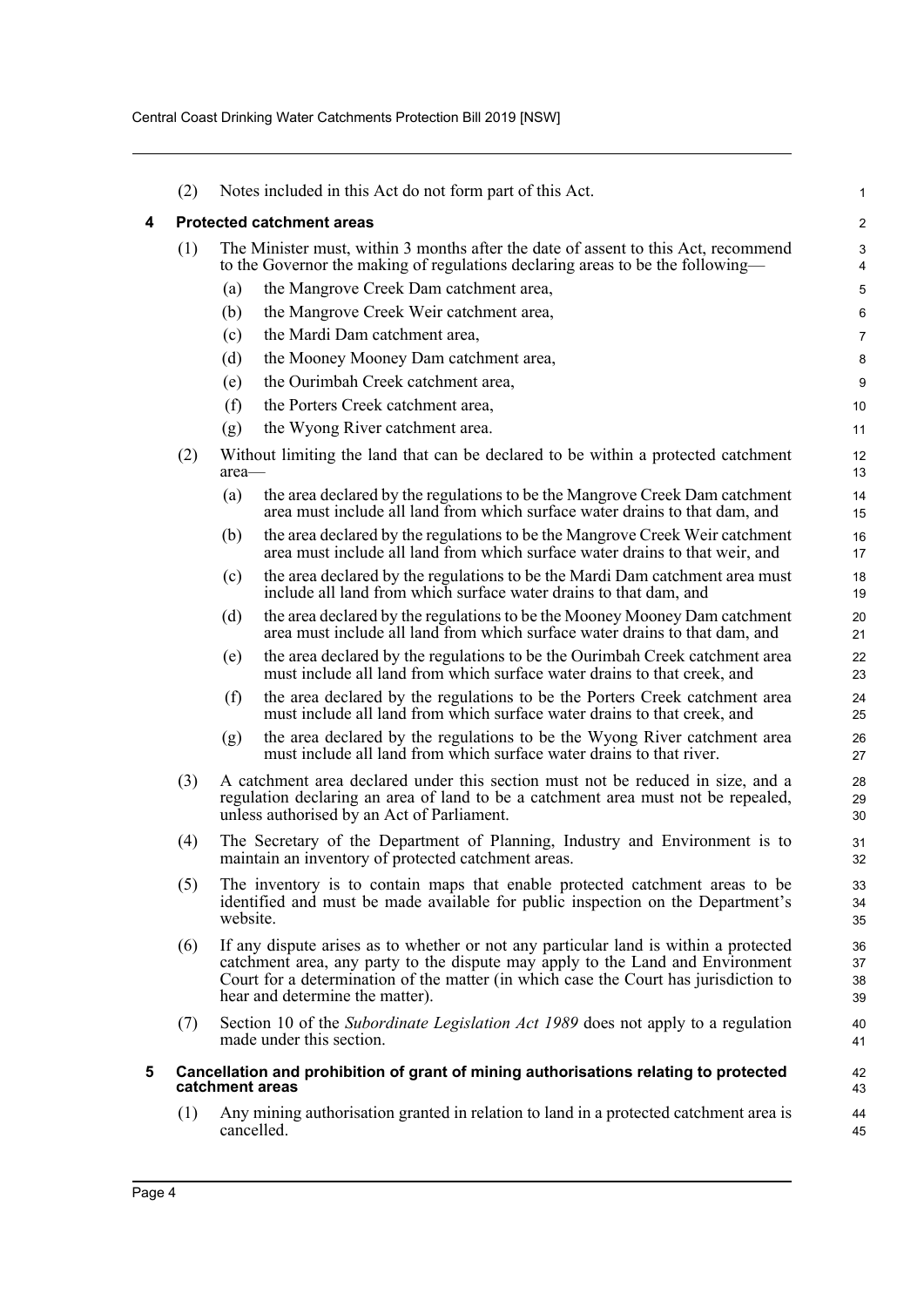<span id="page-7-2"></span><span id="page-7-1"></span><span id="page-7-0"></span>

|   | (2) |                         | The Minister administering the <i>Mining Act 1992</i> must not—                                                                                                                                                                                 | $\mathbf{1}$          |  |  |
|---|-----|-------------------------|-------------------------------------------------------------------------------------------------------------------------------------------------------------------------------------------------------------------------------------------------|-----------------------|--|--|
|   |     | (a)                     | grant any mining authorisation in relation to land in a protected catchment<br>area, or                                                                                                                                                         | $\boldsymbol{2}$<br>3 |  |  |
|   |     | (b)                     | renew any mining authorisation in relation to land in a protected catchment<br>area, or                                                                                                                                                         | 4<br>5                |  |  |
|   |     | (c)                     | amend, omit or impose any condition to which a mining authorisation in<br>relation to land in a protected catchment area is subject.                                                                                                            | 6<br>$\overline{7}$   |  |  |
|   | (3) |                         | To avoid doubt, this section extends to prohibiting the Minister from granting any<br>mining authorisation of a particular type in relation to land to a person who holds a<br>different type of mining authorisation in relation to that land. | 8<br>9<br>10          |  |  |
| 6 |     |                         | Cancellation and prohibition of grant of petroleum titles relating to protected<br>catchment areas                                                                                                                                              | 11<br>12              |  |  |
|   | (1) |                         | Any petroleum title granted in relation to land in a protected catchment area is<br>cancelled.                                                                                                                                                  | 13<br>14              |  |  |
|   | (2) |                         | The Minister administering the <i>Petroleum (Onshore) Act 1991</i> must not—                                                                                                                                                                    | 15                    |  |  |
|   |     | (a)                     | grant any petroleum title in relation to land in a protected catchment area, or                                                                                                                                                                 | 16                    |  |  |
|   |     | (b)                     | renew any petroleum title in relation to land in a protected catchment area, or                                                                                                                                                                 | 17                    |  |  |
|   |     | (c)                     | amend, omit or impose any condition to which a petroleum title in relation to<br>land in a protected catchment area is subject.                                                                                                                 | 18<br>19              |  |  |
|   | (3) |                         | To avoid doubt, this section extends to prohibiting the Minister from granting any<br>petroleum title of a particular type in relation to land to a person who holds a different<br>type of petroleum title in relation to that land.           | 20<br>21<br>22        |  |  |
| 7 |     |                         | <b>Restrictions on planning approvals</b>                                                                                                                                                                                                       | 23                    |  |  |
|   | (1) |                         | Planning approval cannot be given or granted for any of the following purposes—                                                                                                                                                                 | 24                    |  |  |
|   |     | (a)                     | prospecting for any mineral on, over or beneath the surface of land in a<br>protected catchment area,                                                                                                                                           | 25<br>26              |  |  |
|   |     | (b)                     | mining for any mineral on, over or beneath the surface of land in a protected<br>catchment area,                                                                                                                                                | 27<br>28              |  |  |
|   |     | (c)                     | petroleum prospecting operations on, over or beneath the surface of land in a<br>protected catchment area,                                                                                                                                      | 29<br>30              |  |  |
|   |     | (d)                     | petroleum mining operations on, over or beneath the surface of land in a<br>protected catchment area.                                                                                                                                           | 31<br>32              |  |  |
|   | (2) |                         | Any planning approval given or granted for any of the purposes specified in<br>subsection (1) before the commencement of this Act is cancelled.                                                                                                 | 33<br>34              |  |  |
|   | (3) |                         | Any planning approval that is given or granted in contravention of this section after<br>the commencement of this Act has no effect.                                                                                                            | 35<br>36              |  |  |
| 8 |     | Interference with water |                                                                                                                                                                                                                                                 |                       |  |  |
|   | (1) |                         | A person must not take or use any water from a water source that is located on land<br>in a protected catchment area.                                                                                                                           | 38<br>39              |  |  |
|   |     |                         | Maximum penalty-                                                                                                                                                                                                                                | 40                    |  |  |
|   |     | (a)                     | in the case of a corporation, 45,500 penalty units, or                                                                                                                                                                                          | 41                    |  |  |
|   |     |                         |                                                                                                                                                                                                                                                 |                       |  |  |
|   |     | (b)                     | in the case of an individual, imprisonment for 2 years or 10,000 penalty units,<br>or both.                                                                                                                                                     | 42<br>43              |  |  |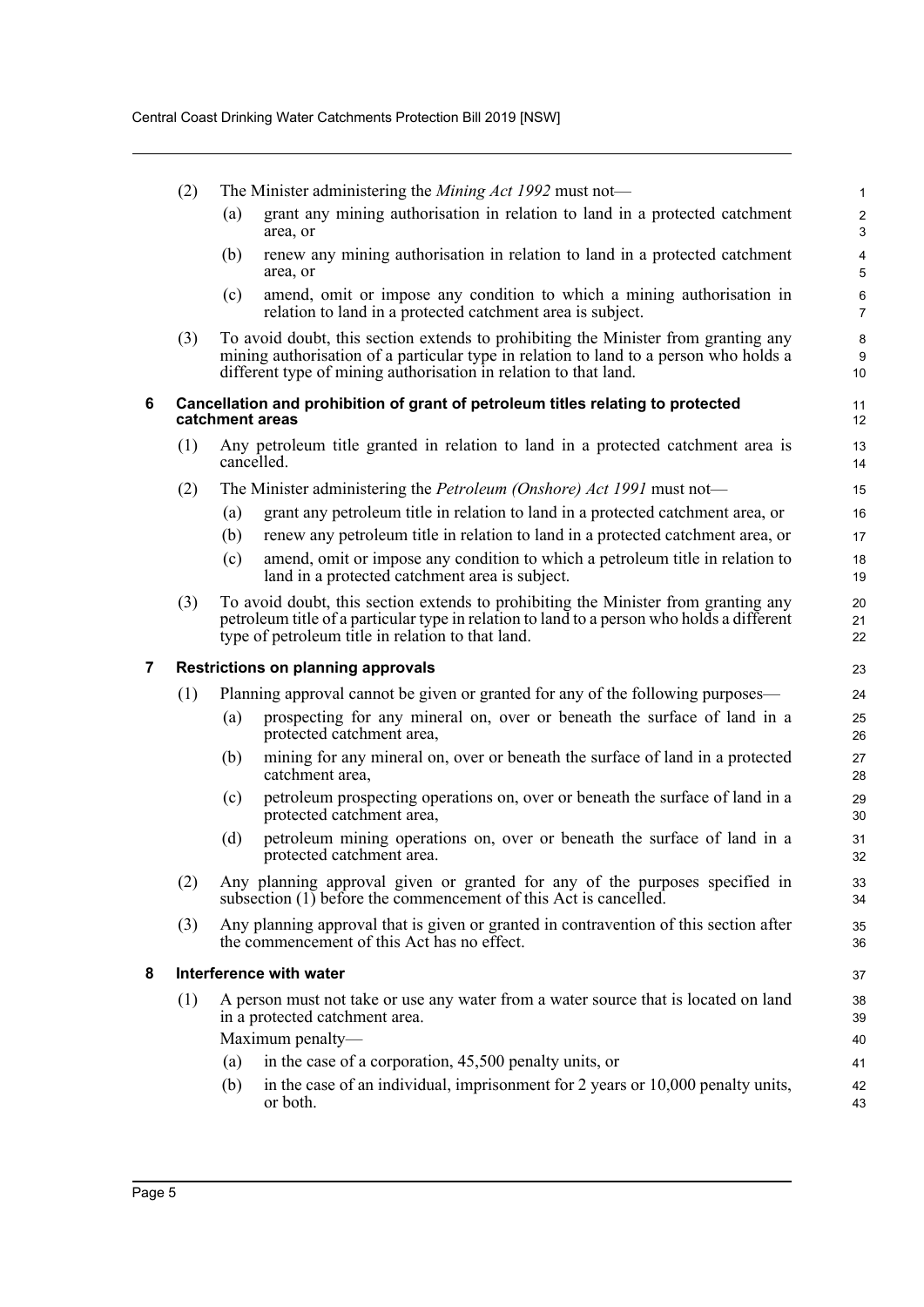<span id="page-8-0"></span>

|   | (2) | A person must not construct or use a water supply work, drainage work or flood work<br>or carry out an aquifer interference activity on land in a protected catchment area.                                                                                                                                                                                                   | $\mathbf{1}$<br>$\boldsymbol{2}$ |
|---|-----|-------------------------------------------------------------------------------------------------------------------------------------------------------------------------------------------------------------------------------------------------------------------------------------------------------------------------------------------------------------------------------|----------------------------------|
|   |     | Maximum penalty-                                                                                                                                                                                                                                                                                                                                                              | $\mathsf 3$                      |
|   |     | in the case of a corporation, 45,500 penalty units, or<br>(a)                                                                                                                                                                                                                                                                                                                 | 4                                |
|   |     | in the case of an individual, imprisonment for 2 years or 10,000 penalty units,<br>(b)<br>or both.                                                                                                                                                                                                                                                                            | 5<br>6                           |
|   | (3) | A person is not guilty of an offence against this section if the person establishes that<br>the act giving rise to the alleged offence was done with lawful authority (other than<br>under a mining authorisation or petroleum title).                                                                                                                                        | $\overline{7}$<br>$\bf 8$<br>9   |
|   | (4) | Subsection (1) does not apply to land in a protected catchment area that is within a<br>part of the State or a water source to which Part 2 or 3 of Chapter 3 of the Water<br>Management Act 2000 applies.                                                                                                                                                                    | 10<br>11<br>12                   |
|   | (5) | Subsection (2) does not apply to land in a protected catchment area that is within a<br>part of the State or a water source to which Part 3 of Chapter 3 of the Water<br>Management Act 2000 applies.                                                                                                                                                                         | 13<br>14<br>15                   |
|   | (6) | In this section, <i>aquifer interference activity</i> , <i>drainage work</i> , <i>flood work</i> , <i>water</i><br><b>source</b> and water supply work have the same meanings as in the <i>Water Management</i><br>Act 2000.                                                                                                                                                  | 16<br>17<br>18                   |
| 9 |     | Nature of proceedings for offences                                                                                                                                                                                                                                                                                                                                            | 19                               |
|   | (1) | Proceedings for an offence under this Act may be dealt with—                                                                                                                                                                                                                                                                                                                  | 20                               |
|   |     | summarily before a Local Court, or<br>(a)                                                                                                                                                                                                                                                                                                                                     | 21                               |
|   |     | (b)<br>summarily before the Land and Environment Court.                                                                                                                                                                                                                                                                                                                       | 22                               |
|   | (2) | Proceedings for an offence under this Act may be commenced at any time within, but<br>not later than, 3 years after the date on which the offence is alleged to have been<br>committed.                                                                                                                                                                                       | 23<br>24<br>25                   |
|   | (3) | Proceedings for an offence under this Act may also be commenced at any time<br>within, but not later than, 3 years after the date on which evidence of the alleged<br>offence first came to the attention of any relevant authorised officer.                                                                                                                                 | 26<br>27<br>28                   |
|   | (4) | If subsection (3) is relied on for the purpose of commencing proceedings for an<br>offence, the process by which the proceedings are commenced must contain<br>particulars of the date on which evidence of the offence first came to the attention of<br>any relevant authorised officer and need not contain particulars of the date on which<br>the offence was committed. | 29<br>30<br>31<br>32<br>33       |
|   | (5) | The date on which evidence first came to the attention of any relevant authorised<br>officer is the date specified in the process by which the proceedings are commenced,<br>unless the contrary is established.                                                                                                                                                              | 34<br>35<br>36                   |
|   | (6) | If proceedings are brought in a Local Court, the maximum monetary penalty that the<br>Local Court may impose for the offence is 100 penalty units, despite any higher<br>maximum monetary penalty provided in respect of the offence.                                                                                                                                         | 37<br>38<br>39                   |
|   | (7) | In this section-<br><i>evidence</i> of an offence means evidence of any act or omission constituting the<br>offence.                                                                                                                                                                                                                                                          | 40<br>41<br>42                   |
|   |     | <i>relevant authorised officer</i> means a person prescribed by the regulations as an<br>authorised officer for the purposes of this definition.                                                                                                                                                                                                                              | 43<br>44                         |
|   |     |                                                                                                                                                                                                                                                                                                                                                                               |                                  |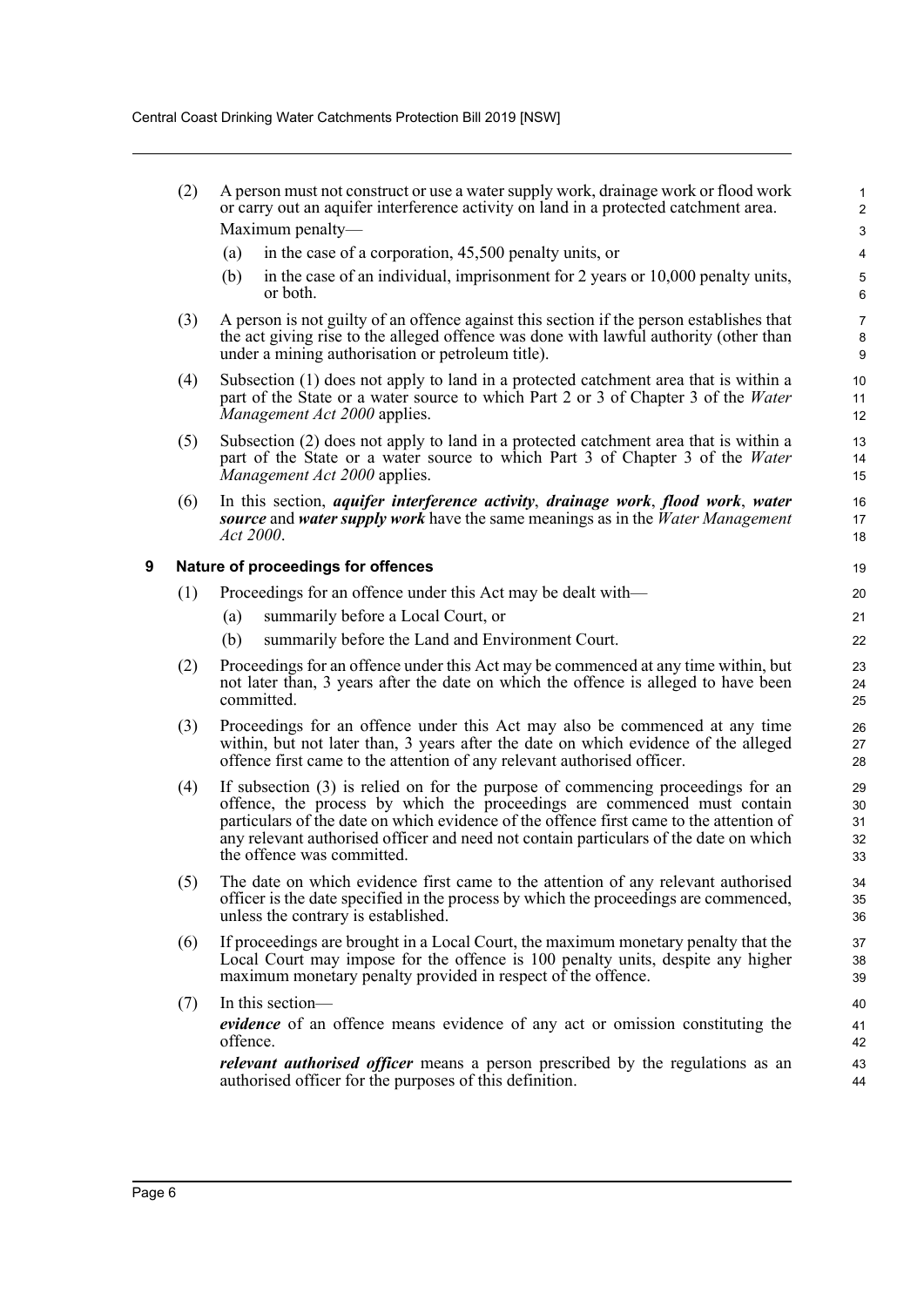#### <span id="page-9-0"></span>**10 Regulations**

The Governor may make regulations, not inconsistent with this Act, for or with respect to any matter that by this Act is required or permitted to be prescribed or that is necessary or convenient to be prescribed for carrying out or giving effect to this Act.